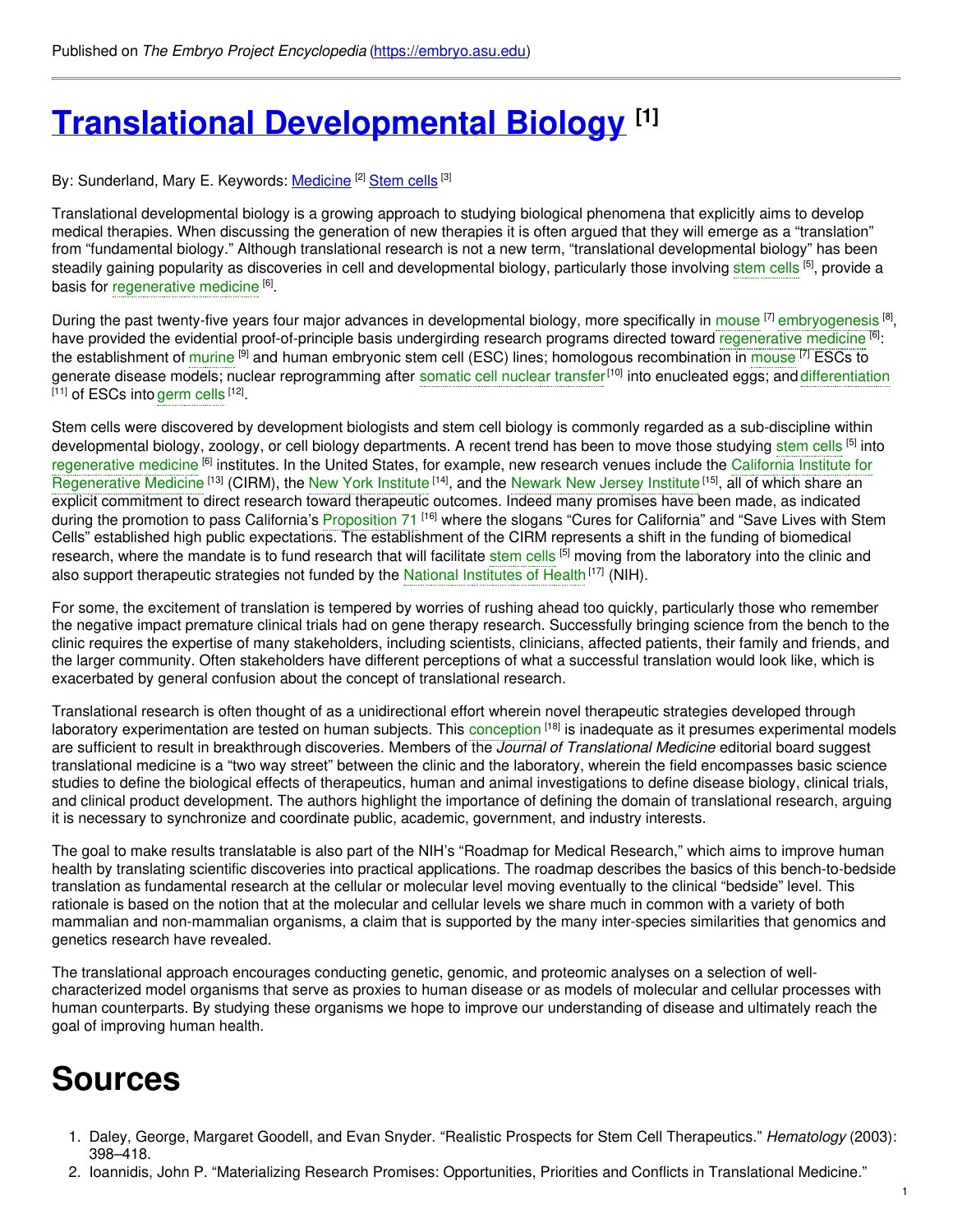*Journal of Translational Medicine* 2 (2004): 1–6.

- 3. Johnston, Josephine, and Françoise Baylis. "What Ever Happened to Gene Therapy?"*Clinical Researcher* 4 (2004): 11– 15.
- 4. Mankoff, Stacey, Christian Brander, Soldano Ferrone, and Francesco Marincola. "Lost in Translation: Obstacles to Translational Medicine." *Journal of Translational Medicine* 2 (2004): 14.
- 5. NIH Roadmap for Medical Research. "Translational Research Overview."National [Institutes](https://embryo.asu.edu/search?text=National%20Institutes%20of%20Health) of Health<sup>[17]</sup>. <http://nihroadmap.nih.gov/clinicalresearch/overview-translational.asp><sup>[19]</sup>. (Accessed September 2008).
- 6. Wobus, Anna, and Kenneth Boehler. "Embryonic Stem Cells: Prospects for [Developmental](https://embryo.asu.edu/search?text=Developmental%20Biology) Biology <sup>[20]</sup> and Cell Therapy." *Physiological Reviews* 85 (2005): 635–78.

Translational developmental biology is a growing approach to studying biological phenomena that explicitly aims to develop medical therapies. When discussing the generation of new therapies it is often argued that they will emerge as a "translation" from "fundamental biology." Although translational research is not a new term, "translational developmental biology" has been steadily gaining popularity as discoveries in cell and developmental biology, particularly those involving stem cells, provide a basis for regenerative medicine.

#### **Topic**

[Theories](https://embryo.asu.edu/topics/theories)<sup>[21]</sup>

### **Publisher**

Arizona State University. School of Life Sciences. Center for Biology and Society. Embryo Project Encyclopedia.

### **Rights**

© Arizona Board of Regents Licensed as Creative Commons Attribution-NonCommercial-Share Alike 3.0 Unported (CC BY-NC-SA 3.0) http://creativecommons.org/licenses/by-nc-sa/3.0/

### **Format**

[Articles](https://embryo.asu.edu/formats/articles)<sup>[22]</sup>

**Last Modified** Wednesday, July 4, 2018 - 04:40

#### **DC Date Accessioned**

Thursday, May 10, 2012 - 14:01

**DC Date Available**

Thursday, May 10, 2012 - 14:01

# **DC Date Created**

2009-06-10

# **DC Date Created Standard**

Wednesday, June 10, 2009 - 07:00

#### [Contact](https://embryo.asu.edu/contact) Us

#### © 2021 Arizona Board of Regents

The Embryo Project at Arizona State University, 1711 South Rural Road, Tempe Arizona 85287, United States

**Source URL:** https://embryo.asu.edu/pages/translational-developmental-biology

#### **Links**

- [1] https://embryo.asu.edu/pages/translational-developmental-biology
- [2] https://embryo.asu.edu/keywords/medicine
- [3] https://embryo.asu.edu/keywords/stem-cells
- [4] https://embryo.asu.edu/search?text=Translational%20Developmental%20Biology
- [5] https://embryo.asu.edu/search?text=stem%20cells
- [6] https://embryo.asu.edu/search?text=regenerative%20medicine
- [7] https://embryo.asu.edu/search?text=mouse
- [8] https://embryo.asu.edu/search?text=embryogenesis
- [9] https://embryo.asu.edu/search?text=murine